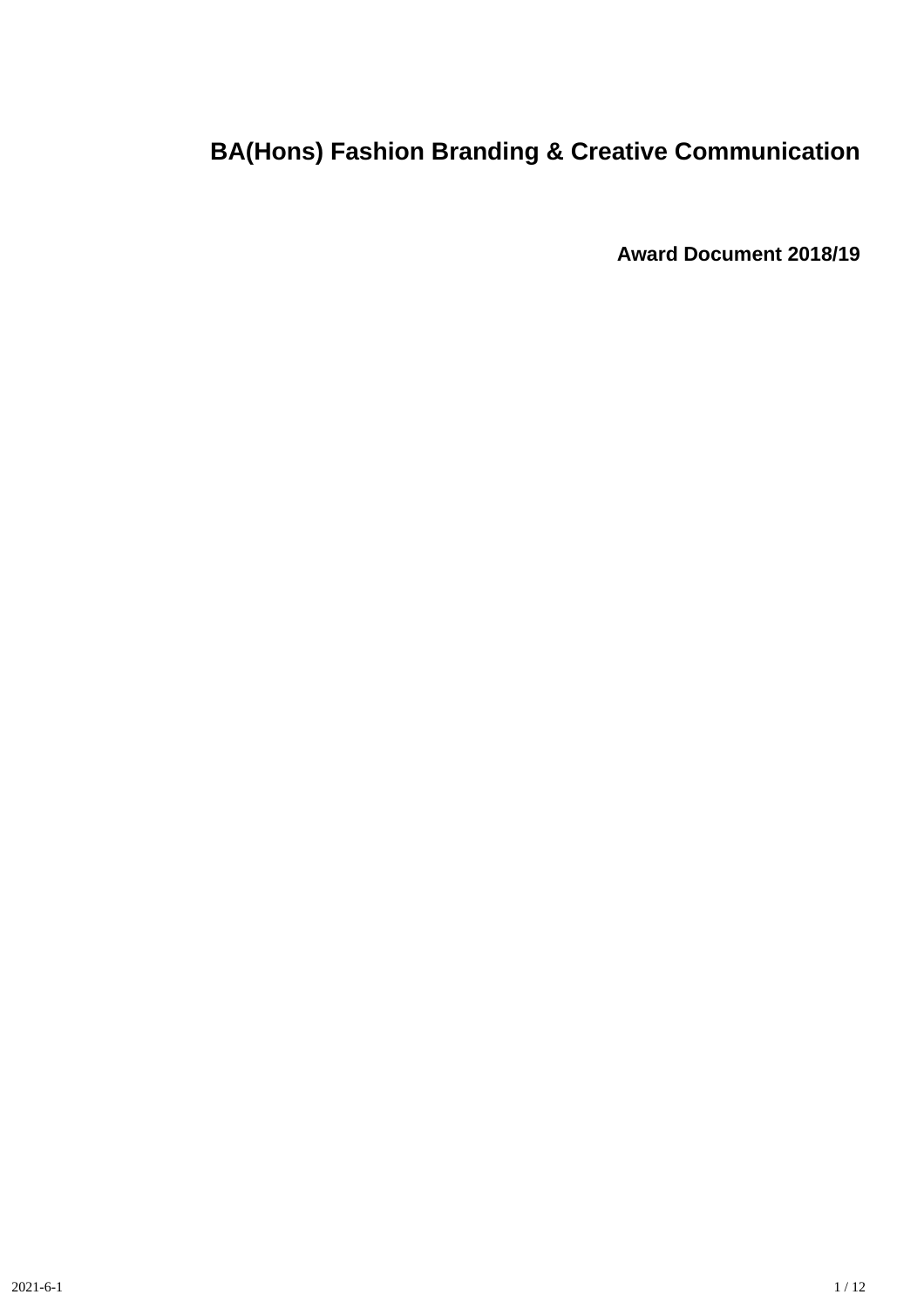# **Course Map - BA(Hons) Fashion Branding & Creative Communication**

| Stage 1                                                                     |                                                                                 |  |  |  |  |  |
|-----------------------------------------------------------------------------|---------------------------------------------------------------------------------|--|--|--|--|--|
| Study Block 1                                                               | Study Block 2                                                                   |  |  |  |  |  |
| <b>CF111</b><br><b>Creative Communication</b><br>Compulsory<br>(20 credits) | <b>CF150</b><br><b>Fashion in Context</b><br>Compulsory<br>(20 credits)         |  |  |  |  |  |
| <b>FBC130</b><br><b>Content Curation</b><br>Compulsory<br>(20 credits)      | <b>FBC140</b><br><b>Fashion ID</b><br>Compulsory<br>(40 credits)                |  |  |  |  |  |
| <b>FBC120</b><br><b>Image Architecture</b><br>Compulsory<br>(20 credits)    |                                                                                 |  |  |  |  |  |
| Stage 2                                                                     |                                                                                 |  |  |  |  |  |
| Study Block 1                                                               | Study Block 2                                                                   |  |  |  |  |  |
| <b>FBC210</b><br><b>Fashion as Narrative</b><br>Compulsory<br>(40 credits)  | <b>CF240</b><br><b>Theories and Methodologies</b><br>Compulsory<br>(20 credits) |  |  |  |  |  |
| <b>FBC220</b><br><b>Fashion Futures</b><br>Compulsory<br>(20 credits)       | <b>FBC230</b><br><b>Fashion &amp; Brand</b><br>Compulsory<br>(40 credits)       |  |  |  |  |  |
|                                                                             | Stage 3                                                                         |  |  |  |  |  |
| Study Block 1                                                               | Study Block 2                                                                   |  |  |  |  |  |
| <b>CF320</b><br><b>Dissertation</b><br>Compulsory<br>(20 credits)           | CF340<br><b>Professional Portfolio</b><br>Compulsory<br>(20 credits)            |  |  |  |  |  |
| <b>FBC310</b><br><b>Industry Interaction</b><br>Compulsory<br>(40 credits)  | <b>FBC330</b><br><b>Final Major Project</b><br>Compulsory<br>(40 credits)       |  |  |  |  |  |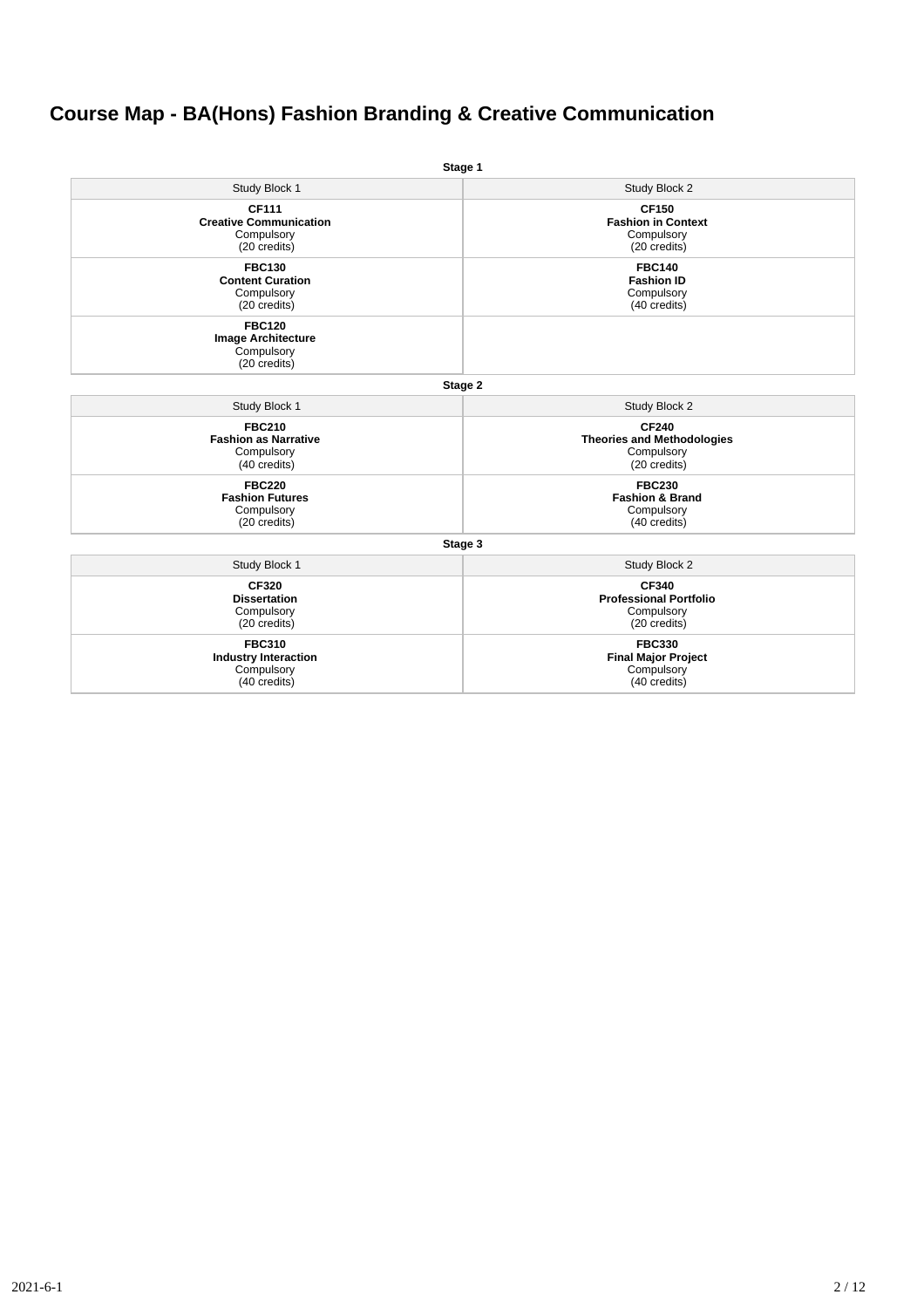# **General Course Information**

| <b>Status</b>                                                       | Approved                                           |
|---------------------------------------------------------------------|----------------------------------------------------|
| <b>Qualification (course type)</b>                                  | Undergraduate Course                               |
| <b>Course Title</b>                                                 | BA(Hons) Fashion Branding & Creative Communication |
| Intermediate Qualification(s)                                       | BA, Cert HE, Dip HE                                |
| <b>Awarding Institution</b>                                         |                                                    |
| <b>Location of Delivery</b>                                         | OFF CAMPUS (DISTANCE OR BLENDED LEARNING)          |
| <b>Duration of course</b>                                           | 3 years                                            |
| Professional, Statutory and<br><b>Regulatory Body Accreditation</b> |                                                    |
| <b>Accreditation Renewal Date</b>                                   |                                                    |
| <b>UCAS Code</b>                                                    |                                                    |
| <b>Relevant External Benchmarking</b>                               | • Art & Design $(2017)$ - QAA                      |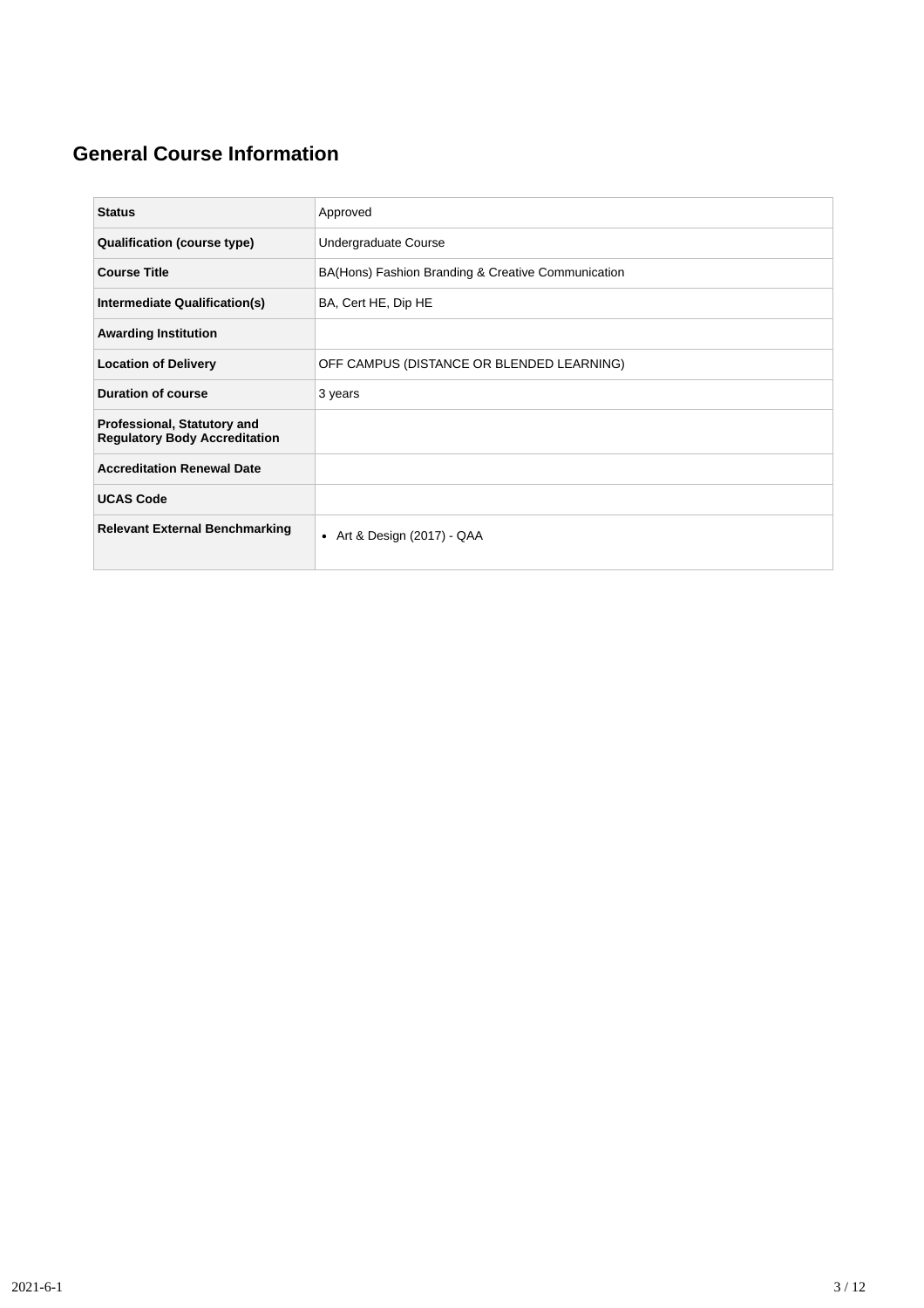# **Course Aims**

**BA(Hons) Fashion Branding & Creative Communication** at CSVPA is a contemporary, flexible and student-centred programme designed to develop the skills, innovation and creative vision necessary for the fast-moving world of fashion branding and communications.

Based in Cambridge, an internationally recognised centre of learning excellence, students will thrive in a secure and stimulating environment. Throughout the duration of the 3 year programme, they will identify and refine a specialist knowledge within the field of fashion communication and branding.

The ethos of the course centres round creating a professional and stimulating environment for students to develop and explore their own creativity whilst providing a supported and progressive platform on which to do so. With tightly monitored class sizes, high contact hours and extensive studio time, students have all the tools to grow as fashion practitioners amongst their peers within a bespoke contemporary fashion context.

We aim to equip students with the skill set to move into industry at all levels; instilling and evolving a broad range of technical and creative transferable skills to enable them to undertake a wide range of roles from creative communications, PR, branding and event management to art direction, styling and image creation.

Tutors present a strong range of industry experiences, sectors and knowledge allowing students access to a wealth of information and perspectives on the infrastructure of contemporary fashion. Assisting students to leave the course with a fully rounded approach to the industry from both a practical and personal view point is key; fostering initiative, ambition, professionalism and confidence in our cohort enables them to lead in both commercial and creative environments.

Students will also be supported by access to an extensive network of industry contacts and will be encouraged to develop their own professional networks with assistance in finding (optional) work placements. A wide range of guest speakers are brought in to speak with both Fashion and Fashion Branding and Creative Communication courses. This opens up students networks and broadens professional horizons with introductions to areas they may not have considered within their discipline. It also contributes to students' understanding of professional practice and the collaborative nature of the sessions encourages opportunities for collaboration between students of both Fashion courses.

The foundation of tuition is focused on studio-based modules which encourage personal responses and the development of the student's individual identity through their work. Core skills such as research, concept development, design, digital and brand awareness develop from encouraging students to generate their own solutions to briefs. From the first year, essential skills such as graphic layout, image styling, trend identification, brand and marketing techniques are taught through both studio based practice and skills workshops.

Specialist workshops with industry practitioners punctuate the timetable, allowing students access to new areas of expertise and viewpoints. Project briefs are designed to crystallise all core skills with the students' individual approach to encourage the development of entrepreneurial identities and career aspiration through all outcomes.

Second year students will progress to more challenging projects that advance skills learnt in year one and allow for preparation for their final year specialisms. Students will learn professional strategies such as the creation of self-promotional materials and the positioning of their personal practise within the fashion world. Final year specialisms will vary from digital and experiential campaign creation, event management, brand strategies and new product launches to production of trend and colour books, branded lookbooks, magazines and publications.

Graduating students will have the opportunity to present their work through Graduate Fashion Week, an international showcase in London which provides an invaluable platform to industry. Alongside this, CSVPA also hosts its own event to present and promote graduates with a view to engaging relevant press, media and brands and allowing students a first-hand experience to present themselves and their work.

Practical knowledge is enriched through lectures and seminars (shared with BA (hons) Fashion Design) that address the changing spaces of fashion and introduce historical and theoretical debates that frame the fashion image and its importance in digital culture. Students will also have the benefit of engaging with the fashion design students who may wish to create mutually beneficial projects that allow for fashion brand development.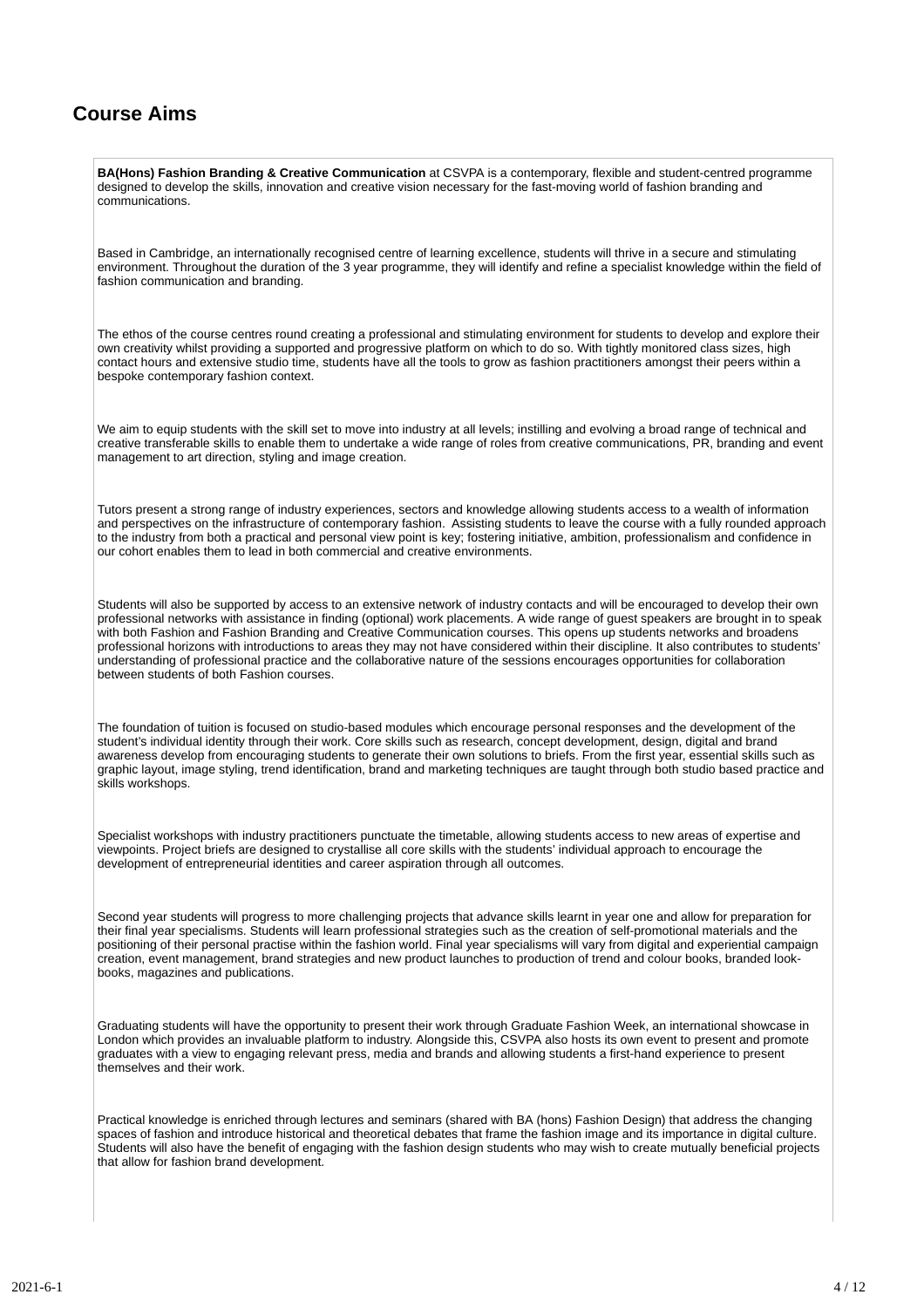At CSVPA we aim to produce versatile, creative individuals, with a strong sense of personal identity, a considered, contemporary aesthetic and people well versed to operate within both the commercial and conceptual realms of fashion. All students emerge with a clear, concise portfolio and a dynamic body of work which demonstrates their awareness of fashion communication and the sociocultural environment they will be entering.

Educational aims:

This degree prepares students for a variety of careers within the fashion industry, related areas of the industry, or postgraduate study. The programme is structured to maximise the progressive development of the individuals' intellectual and creative potential, fully supporting applications to postgraduate study and future career development. It is expected that after graduation students will find careers as stylists, PR specialists, visual merchandisers, e-commerce and marketing officers, trend and colour analysts, fashion brand strategists, product editors and fashion event planners.

# **Course specific employability skills**

#### **Skills Development Strategies**

**Subject Specific Skills**

To help your progress through the course you will encounter, explore and/or develop knowledge and understanding of:

- The processes of photo-shoot management and execution from storyboards to final imagery.
- Fashion related art direction and an ability to produce creative and commercially styled images.
- Image production and layout skills relating to a broad range of fashion related media.
- Ability to use primary and secondary research to inform promotional outcomes.
- Understanding and application of methodologies for predicting fashion influences and trend forecasting.
- Creative idea research, colour and concept development and documentation.
- Understand critical timelines and the process of creating materials to ensure successful fashion promotion within given budgets.
- Fully researched communication plans that inform creative promotional activities and ensure online and experiential initiatives have measurable goals.
- Critical and contextual understanding of fashion practice.
- Understanding and application of methodologies to enable creation of a visual fashion narrative or fashion related moving image.
- Critical and contextual understanding of art and design and its influence on fashion.
- Synthesis of research findings and presentation of storyboards.
- Knowledge of change agents and digital influencers.
- Presentation of work professionally using a wide range of appropriate software.
- Understanding and evaluation of brand signatures and presentation.
- Ability to create and present a promotional event activity with measurable outcomes.
- Ability to present ideas and concepts to a potential client demonstrating innovative visual communication and promotional solutions.
- Development of entrepreneurial aspirations.
- The production of self-promotional materials including a final portfolio of work.
- Ability to position oneself and practice within the field of fashion.
- Informed and innovative approach to the highly-competitive and ever-changing arena of fashion promotion.
- Ability to identify IP issues, prevent infringements of other's IPRs, and take the appropriate steps to safeguard the innovation and commercialization processes.

### **Generic Skills**

Many of the skills required for your course and for professional level fashion promotional practice are readily transferrable to other professional environments. As you progress through the course you will develop the ability to:

Conduct contextual and visual research.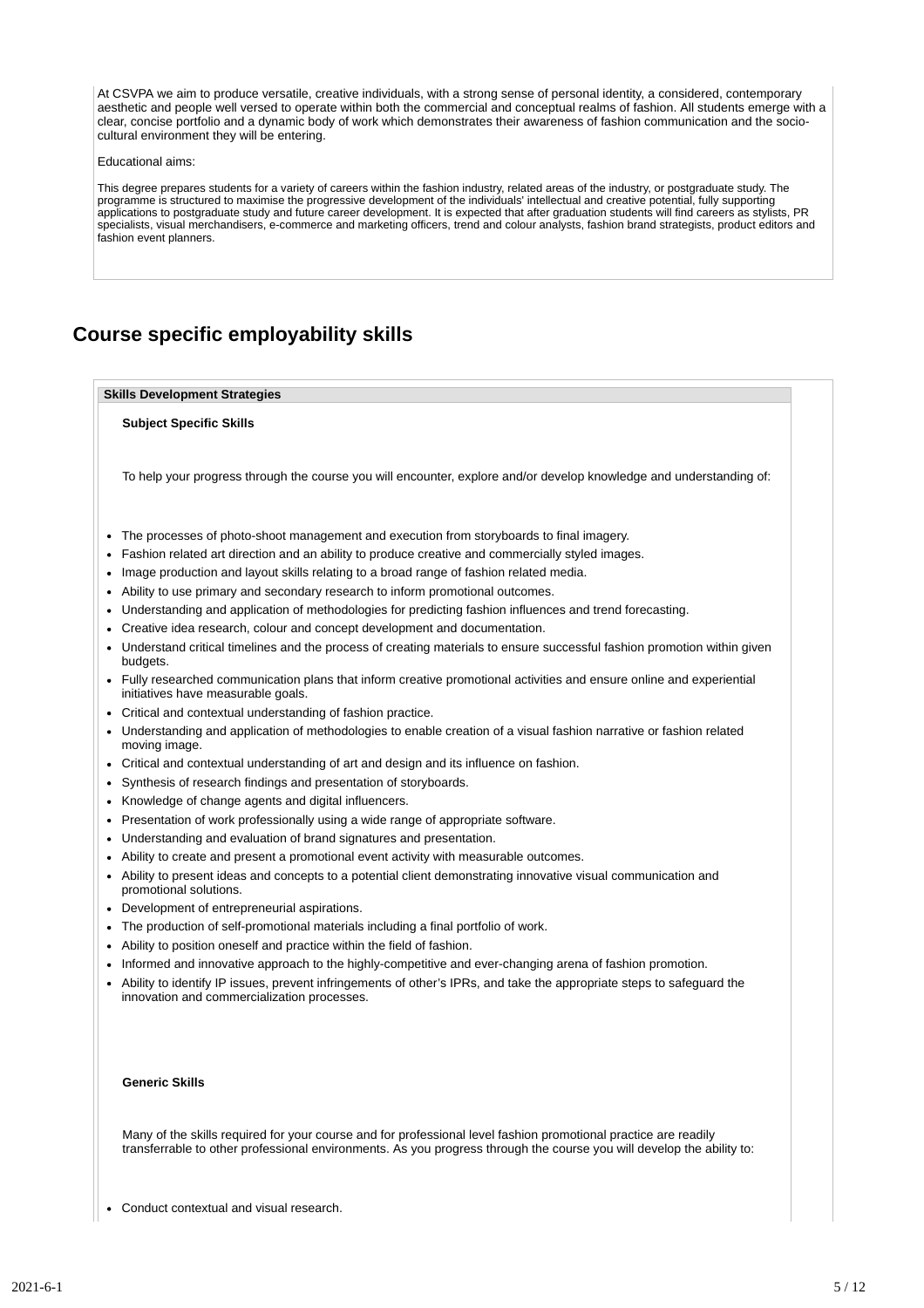- Use effective interpersonal and project management skills.
- Using self-evaluation, manage your professional and personal development.
- Analysis and synthesis of written, visual and verbal material.
- Good studentship demonstrated through attendance, engagement, time management and academic integrity.
- Ability to interact effectively in a group, to collaborate, cooperate and negotiate.
- Understanding of autonomous learning through development of organisational skills.
- Develop IP knowledge and awareness.
- Develop personal skills by understanding own learning style.
- Use project management skills.
- Work in a self-directed capacity.
- Develop promotional leadership and management.
- Align work with professional and personal career aspirations.
- Work without close supervision, to establish self-discipline and autonomy by interaction with industry.
- Apply interpersonal, social and negotiation skills in interaction with others.

#### **Team Working**

Teamwork is an integral and essential part of working within the fashion industry, particularly within fashion promotion and communication. Students are encouraged to work collaboratively on projects within the fashion department and beyond, to share knowledge and to develop an understanding of co-operative practice and teamwork.

#### **Improving Learning and Performance**

We are committed to improving our students learning and performance through a number of strategies at the heart of the CSVPA ethos.

- We are committed to small class sizes that ensure regular contact and support from our staff team.
- Our dedicated Academic Skills Coordinator is available 5 days a week for group or 1:1 support in a wide range of academic skills including: academic writing, presentations, academic referencing, critical thinking and analysis, producing annotated bibliographies or sketchbooks.
- A dedicated ALS Coordinator offers individual support and advice on a variety of learning-related issues.
- Regular verbal feedback from lecturers delivered through seminars and 1:1 tutorials.
- Formative feedback in written and oral forms is provided at key moments during the course.
- Extensive and personalised developmental feedback provided at summative assessment points.

#### **Career Management Skills**

Reflective practice is encouraged throughout the programme, preparing students as reflective practitioners engaged with continuing professional development in life after education.

Substantial engagement with external contacts via visiting lecturers, speakers, study visits and live projects provide critical points of reference for the potential career paths students may consider within fashion related disciplines. Careers advice is embedded throughout the programme through talks and professional practice workshops from visiting practitioners from a variety of disciplines. The core curriculum is supported by input from practitioners active within the creative industries.

The focus on individual professional practice at level 6 reinforces the breadth of possibilities and increased sense of ownership and responsibility that students need to employ to manage their experience, ensuring a full understanding of their own strengths and skills, enabling informed decision making for future employment or postgraduate study.

#### **Professional Standards**

The course team is dedicated to maximising the potential of all students through setting high standards for the course. Professionally-active lecturers support and enrich teaching and learning to ensure that students are exposed to a wide range of contemporary and specialist industry practices. For example;

- Visits to fashion practitioners in their places of business exposes students to daily life within professional workplaces, introducing and embedding relevant behaviours from the start of the programme.
- Global and ethical issues pertinent to the practice of fashion are central to teaching and learning throughout the programme.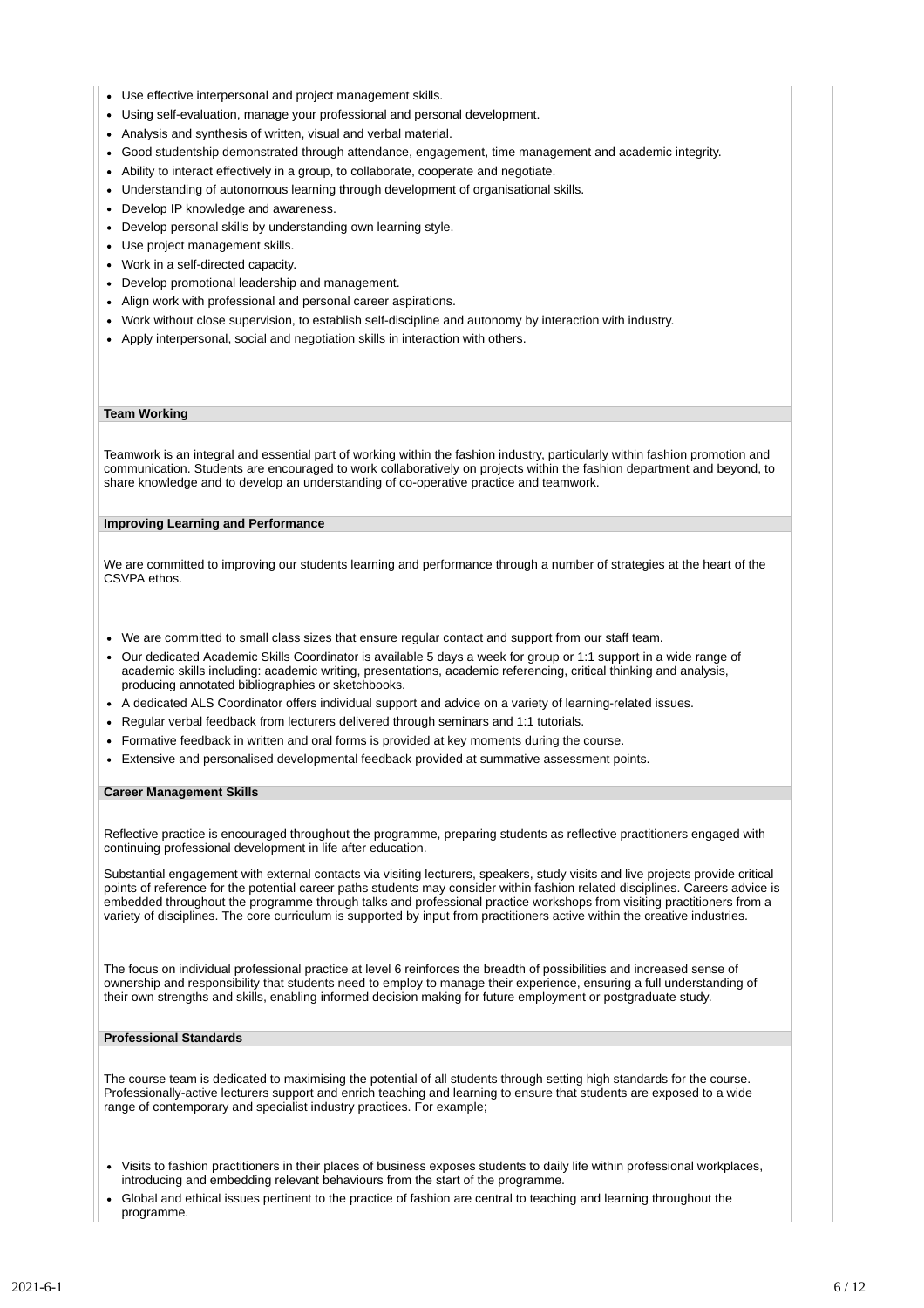- Live projects with industry expose students to real world briefs and accompanying demands around timekeeping, deadlines, presentation and client/audience expectations.
- The public nature of some collaborative exhibitions requires students to act professionally in project management and through commercial negotiations and transactions where appropriate.

A comprehensive series of professional expectations that embrace key transferable skills are defined at the start of the course in relation to behavior, conduct, attitude, integrity etc. and students are expected to adopt a professional approach to their studies.

This includes but is not limited to:

- Arriving punctually and attending all scheduled sessions properly equipped and prepared.
- Organising time and commitments in order to meet all deadlines.
- Communicating in an appropriate manner in all cases of inability to attend or meet a deadline, explaining causes such as illness or other extenuating circumstances.
- Regularly checking University emails to ensure you are aware of any updates that affect you.
- Updating the College if you change your mobile number or term-time or home address.
- Taking the initiative and being proactive in the face of problems.
- Professional standards of behaviour in the BA studio and workshops.
- Not using communication devices inappropriately in class.
- Respect for all learners regardless of background or culture.
- Being fully aware, and adhering to, correct workshop practice and health and safety guidelines. Promptly reporting breakdowns and problems with machinery and equipment.
- Developing professional level presentation and communication skills.
- Maintaining an up-to-date knowledge of contemporary practice and design issues.
- Developing an understanding of intellectual property rights and issues surrounding it such as plagiarism, respecting the  $\bullet$ intellectual property of others at all times.

The course strives to promote high expectations in relation to the quality of students' work by

encouraging students to become immersed in the fashion industry. Students are offered opportunities to enter competitions, attend fashion weeks/trade shows, conduct periods

of work experience (non- assessed) and develop a network of industry contacts to support their studies and career aspirations.

# **Career/future study opportunities**

This degree prepares students for a variety of careers within the fashion industry, related areas of the industry, or postgraduate study. The programme is structured to maximise the progressive development of the individuals' intellectual and creative potential, fully supporting applications to postgraduate study and future career development. It is expected that after graduation students will find careers as stylists, PR specialists, visual merchandisers, e-commerce and marketing officers, trend and colour analysts, fashion brand strategists, product editors and fashion event planners.

## **Structure of Course Delivery**

## **Course Assessment Strategy**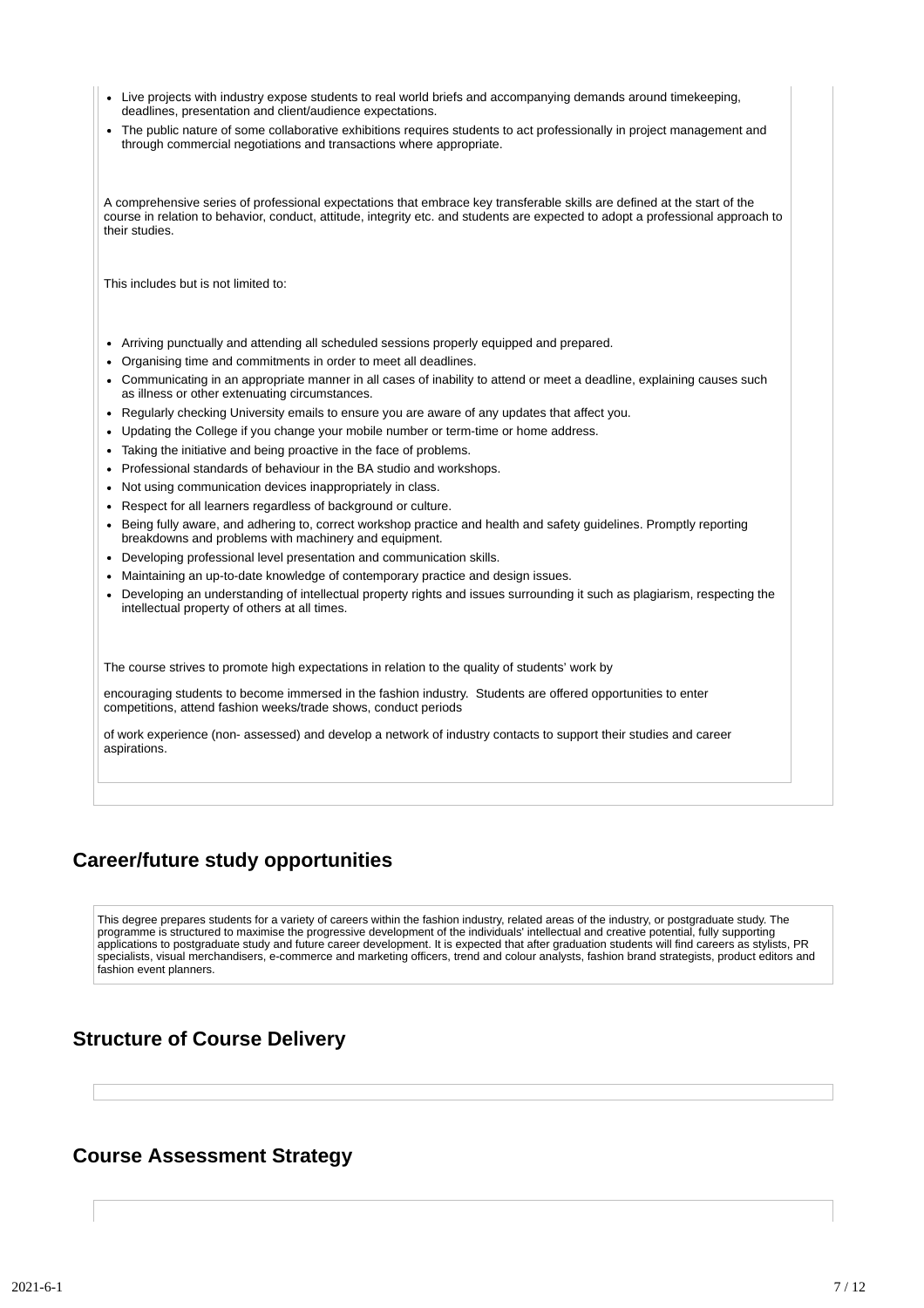Our BA programmes at CSVPA use both formative assessment and summative assessment to support students' success.

**Formative assessment** (assessment for learning) provides opportunities for students to identify their strengths and weakness, and focus on areas to work on. Formative assessment is carried out throughout the programme, and is an integral part of weekly seminars, tutorials and review of portfolio and reflective journals. Formative feedback and developmental 'feedforward' is delivered through regular peer review, group crits and 1:1s, as well as more formally at the end of projects. Key skills of self-reflection, communication and interpersonal abilities are developed through these sessions that are both tutor and progressively student-led. All students are required to present, listen and feed back to their peers. Formative assessment within each module provides guidance, direction and support as individual approaches to project work are developed towards the submission for summative assessment at the completion of each module. Feedback provided is designed to guide deep understanding of student's individual progress against the aims of each module—and the course in general. All students are required to keep an ongoing log of all feedback as part of their learning journey.

**Summative assessment** is carried out at the end of each module and is based on the extent to which the student has met the module Learning Outcomes; comments, indicative grades mapped against assessment criteria and developmental feedback is provided alongside the numerical grade. Summative assessment is intended to identify what has been learned (assessment of learning) and therefore assessed marks count toward the module grade awarded. The assessment strategy and criteria are clearly described in every written brief and mapped appropriately to the module Learning Outcomes. Assessment criteria are additionally communicated at each project briefing and mid-point review.

Assessment for the BA takes many forms involving a number of different elements that record and measure student engagement with teaching and learning activities.

Elements of assessment may include:

- Evidence of primary and secondary research
- Concept, trend and research boards
- Styled look books
- Trend and forecasting books
- Moving image presentations
- Graphic layouts for on and offline publication
- Brand and communication strategies
- Event promotion and evaluation reports
- Professionally printed portfolios
- Illustrated reports
- Oral and visual presentations
- Critical essays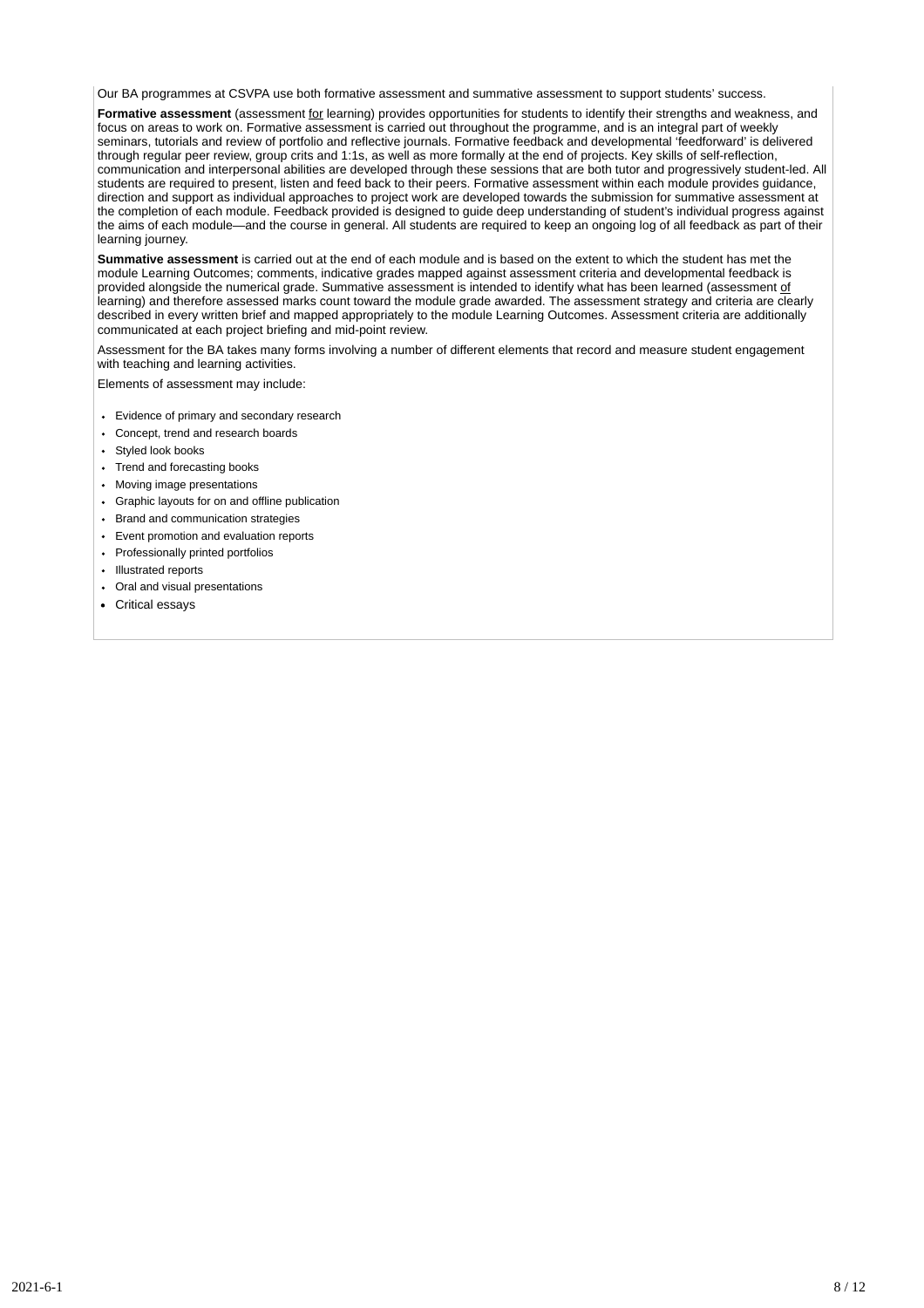# **Legacy TPA table**

| <b>Module</b> |                |                               |        | Study          | <b>Compulsory</b> | <b>Assessment</b> | <b>Contributing towards the Learning</b><br><b>Outcomes</b> |                                                    |            |                |            |            |                |            |
|---------------|----------------|-------------------------------|--------|----------------|-------------------|-------------------|-------------------------------------------------------------|----------------------------------------------------|------------|----------------|------------|------------|----------------|------------|
| Code          | Level          | <b>Module Name</b>            | Credit | <b>Block</b>   | (C)<br>Option     | methods*          |                                                             | (Taught (T), Practised (P) and/or Assessed<br>(A)) |            |                |            |            |                |            |
|               |                |                               |        | 1 or 2         | (O)               |                   | $\mathbf{1}$                                                | $\overline{2}$                                     | 3          | $\overline{a}$ | 5          | 6          | $\overline{7}$ | 8          |
| <b>FBC110</b> | $\overline{4}$ | Creative<br>Communication     | 20     | 1              | C                 | PO <sub>PR</sub>  | <b>TPA</b>                                                  | <b>TPA</b>                                         |            |                | <b>TPA</b> | TP         |                |            |
| <b>FBC120</b> | 4              | Image<br>Architecture         | 20     | 1              | $\mathsf{C}$      | P <sub>O</sub>    | <b>TP</b>                                                   | P                                                  | <b>TPA</b> | <b>TPA</b>     | <b>TPA</b> | <b>TP</b>  |                |            |
| <b>FBC130</b> | 4              | Content<br>Curation           | 20     | $\mathbf{1}$   | $\mathsf{C}$      | P <sub>O</sub>    | <b>TPA</b>                                                  | T                                                  |            | <b>TPA</b>     | <b>TPA</b> | <b>TP</b>  | TP             |            |
| <b>FBC140</b> | 4              | Fashion ID                    | 40     | $\overline{2}$ | C                 | P <sub>O</sub>    | P                                                           | <b>TPA</b>                                         | P          | <b>TPA</b>     | <b>TPA</b> | <b>TPA</b> | <b>TP</b>      |            |
| <b>FBC150</b> | 4              | Fashion in<br>Context         | 20     | $\overline{2}$ | $\mathsf{C}$      | ES                | <b>TPA</b>                                                  |                                                    |            |                | <b>TPA</b> | <b>TP</b>  |                | <b>TPA</b> |
| <b>FBC210</b> | 5              | Fashion as<br>Narrative       | 40     | 1              | $\mathsf{C}$      | PO PRES           | <b>TPA</b>                                                  | <b>TPA</b>                                         | <b>TP</b>  | <b>TP</b>      | <b>TPA</b> | P          |                | <b>TPA</b> |
| <b>FBC220</b> | 5              | Fashion<br><b>Futures</b>     | 20     | $\mathbf{1}$   | $\mathsf{C}$      | PO <sub>PR</sub>  | <b>TPA</b>                                                  | <b>TP</b>                                          | <b>TP</b>  | <b>TPA</b>     | <b>TPA</b> | P          | <b>TP</b>      |            |
| <b>FBC230</b> | 5              | Fashion &<br><b>Brand</b>     | 40     | $\overline{c}$ | $\mathsf{C}$      | P <sub>O</sub>    | P                                                           | P                                                  | <b>TPA</b> | <b>TPA</b>     | <b>TPA</b> | P          | <b>TPA</b>     | P          |
| <b>FBC240</b> | 5              | Theories and<br>Methodologies | 20     | $\overline{c}$ | C                 | <b>ES</b>         | <b>TPA</b>                                                  |                                                    |            |                | <b>TPA</b> | <b>TP</b>  |                | <b>TPA</b> |
| <b>FBC310</b> | 6              | Industry<br>Integration       | 40     | 1              | $\mathsf{C}$      | P <sub>O</sub>    | P                                                           | P                                                  | <b>TPA</b> | <b>TPA</b>     | P          | P          | <b>TPA</b>     | <b>TPA</b> |
| <b>FBC320</b> | 6              | <b>Dissertation</b>           | 20     | $\mathbf{1}$   | C                 | <b>DI</b>         | <b>TPA</b>                                                  |                                                    |            |                | <b>TPA</b> | <b>TP</b>  | P              | <b>TPA</b> |
| <b>FBC330</b> | 6              | <b>Final Major</b><br>Project | 40     | $\overline{c}$ | C                 | PO                | P                                                           | P                                                  | P          | <b>TPA</b>     | <b>TPA</b> | <b>TPA</b> | <b>TPA</b>     | P          |
| <b>FBC340</b> | 6              | Professional<br>Portfolio     | 20     | $\overline{2}$ | C                 | P <sub>O</sub>    | P                                                           | P                                                  | P          | <b>TPA</b>     | <b>TPA</b> | P          | <b>TPA</b>     |            |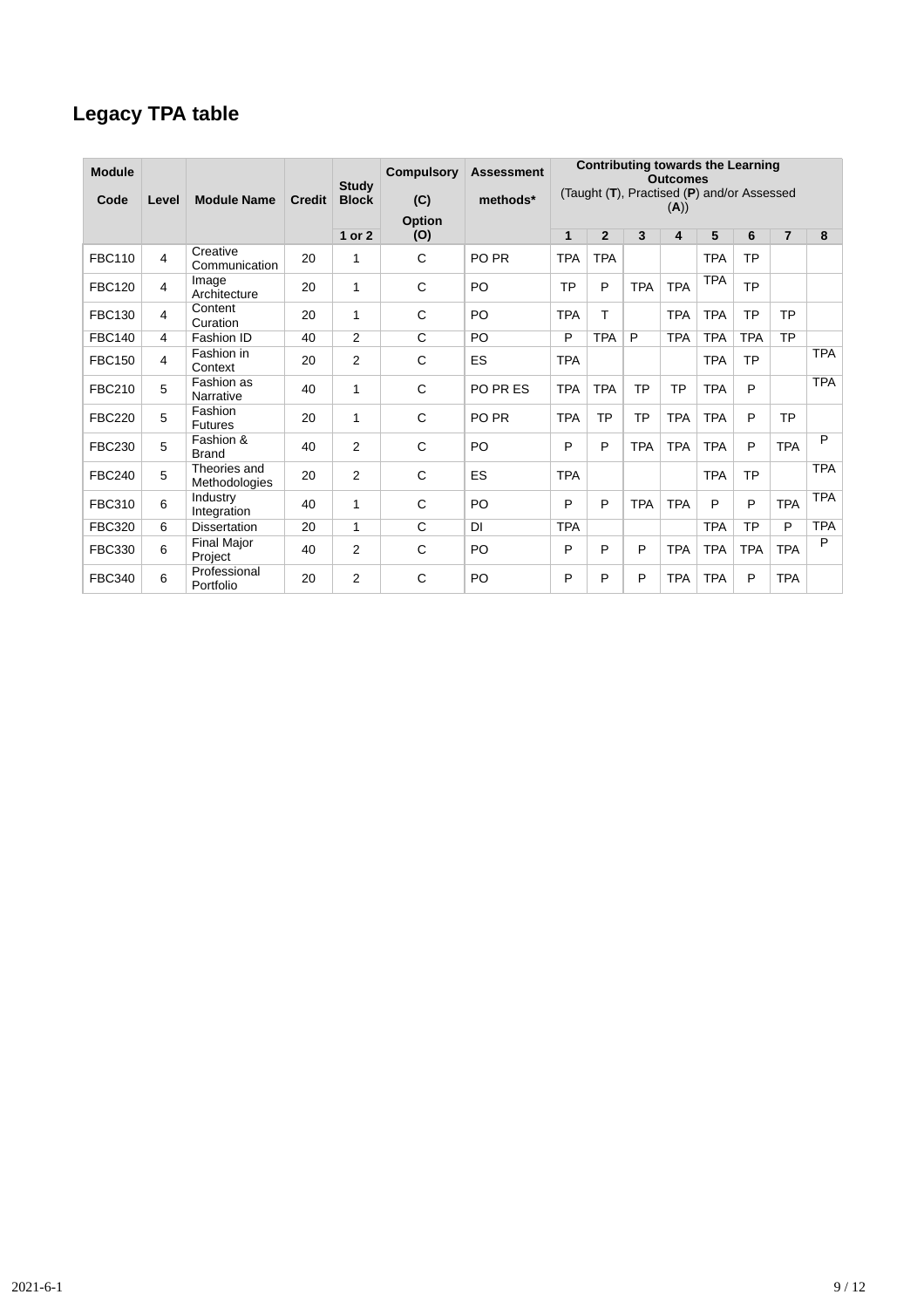# **Assessment Criteria**

| <b>Learning Outcome</b>                                                                                                                           |
|---------------------------------------------------------------------------------------------------------------------------------------------------|
|                                                                                                                                                   |
| L01                                                                                                                                               |
| Research                                                                                                                                          |
| Demonstrate your acquisition of creative research techniques, which use a wide range of sources: visual, written, contextual and industrial.      |
|                                                                                                                                                   |
|                                                                                                                                                   |
|                                                                                                                                                   |
|                                                                                                                                                   |
|                                                                                                                                                   |
|                                                                                                                                                   |
|                                                                                                                                                   |
|                                                                                                                                                   |
| LO2                                                                                                                                               |
| Concept                                                                                                                                           |
| Analyse creative research materials leading to the generation of original ideas and innovative concepts, which inform and underpin cohesive pro   |
|                                                                                                                                                   |
|                                                                                                                                                   |
|                                                                                                                                                   |
|                                                                                                                                                   |
| LO3                                                                                                                                               |
| Development                                                                                                                                       |
| Develop and analyse a range of project possibilities leading to appropriate solutions, informed by an understanding of the principles of communic |
|                                                                                                                                                   |
|                                                                                                                                                   |
|                                                                                                                                                   |
|                                                                                                                                                   |
|                                                                                                                                                   |
|                                                                                                                                                   |
|                                                                                                                                                   |
| LO4                                                                                                                                               |
| Production                                                                                                                                        |
|                                                                                                                                                   |
| Demonstrate working knowledge, production skills, selection, application and understanding of the creative potential of a range of processes, ma  |
|                                                                                                                                                   |
|                                                                                                                                                   |
|                                                                                                                                                   |
|                                                                                                                                                   |
|                                                                                                                                                   |
|                                                                                                                                                   |
|                                                                                                                                                   |
|                                                                                                                                                   |
|                                                                                                                                                   |